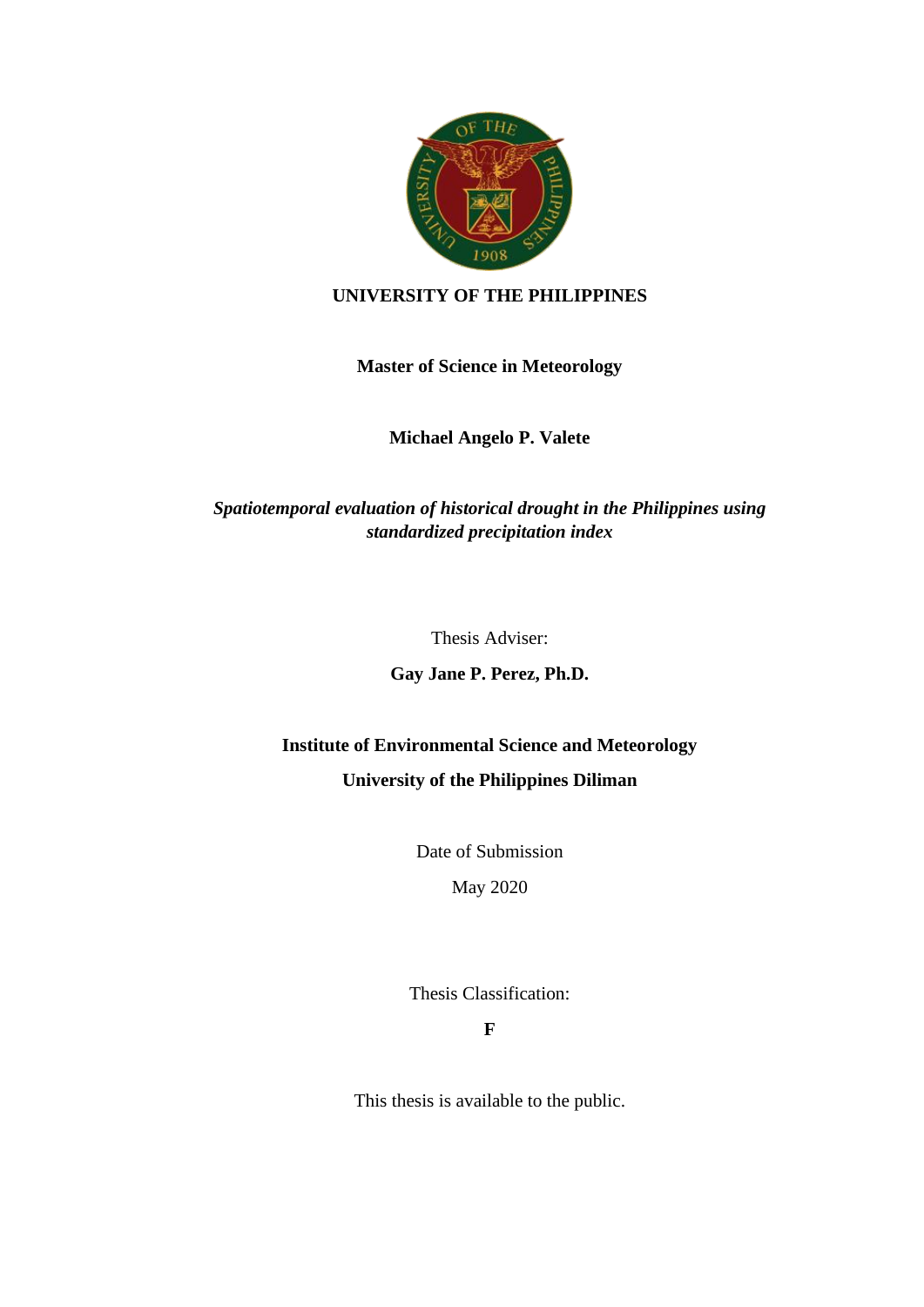#### **ABSTRACT**

Drought is a slow-onset natural phenomenon caused by the reduction of precipitation. In the Philippines, previous drought events have severely impacted different sectors such as agriculture, water resources, and society. Despite the recurrence of drought, there is a lack of research investigating the phenomenon in the country.

Satellite-based Standardized Precipitation Index (SPI) at various timescales (SPI-1, SPI-3, SPI-6, and SPI-12) derived from the product of Tropical Rainfall Measuring Mission (TRMM) were used to characterize drought events for the period 1998 to 2019. The SPI timescales (SPI-1, SPI-3, SPI-6, and SPI-12) uses different accumulation of precipitation (1-month, 3-month, 6-month, and 12-month) reflecting impacts of drought on different water resources. Shorter timescales (SPI-1 and SPI-3) are link to soil moisture while longer timescales (SPI-6 and SPI-12) are related to groundwater and reservoir storage.

The SPI values from TRMM and synoptic measurements were compared through correlation, RMSE, and MBIAS. Forty out of forty-five stations showed a good agreement  $(r=0.739$  to  $r=0.971$ ) between TRMM- and synoptic-based SPI suggesting the applicability of the satellite for drought monitoring.

The countrywide analysis of SPI showed that the Philippines frequently experiences different drought types, as identified by different SPI timescales. Most of the drought coincided with El Niño, suggesting that El Niño poses a strong influence on the occurrence of drought. Regional analysis reveals that intense drought events usually occurred in the southern region of the Philippines. On the other hand, drought